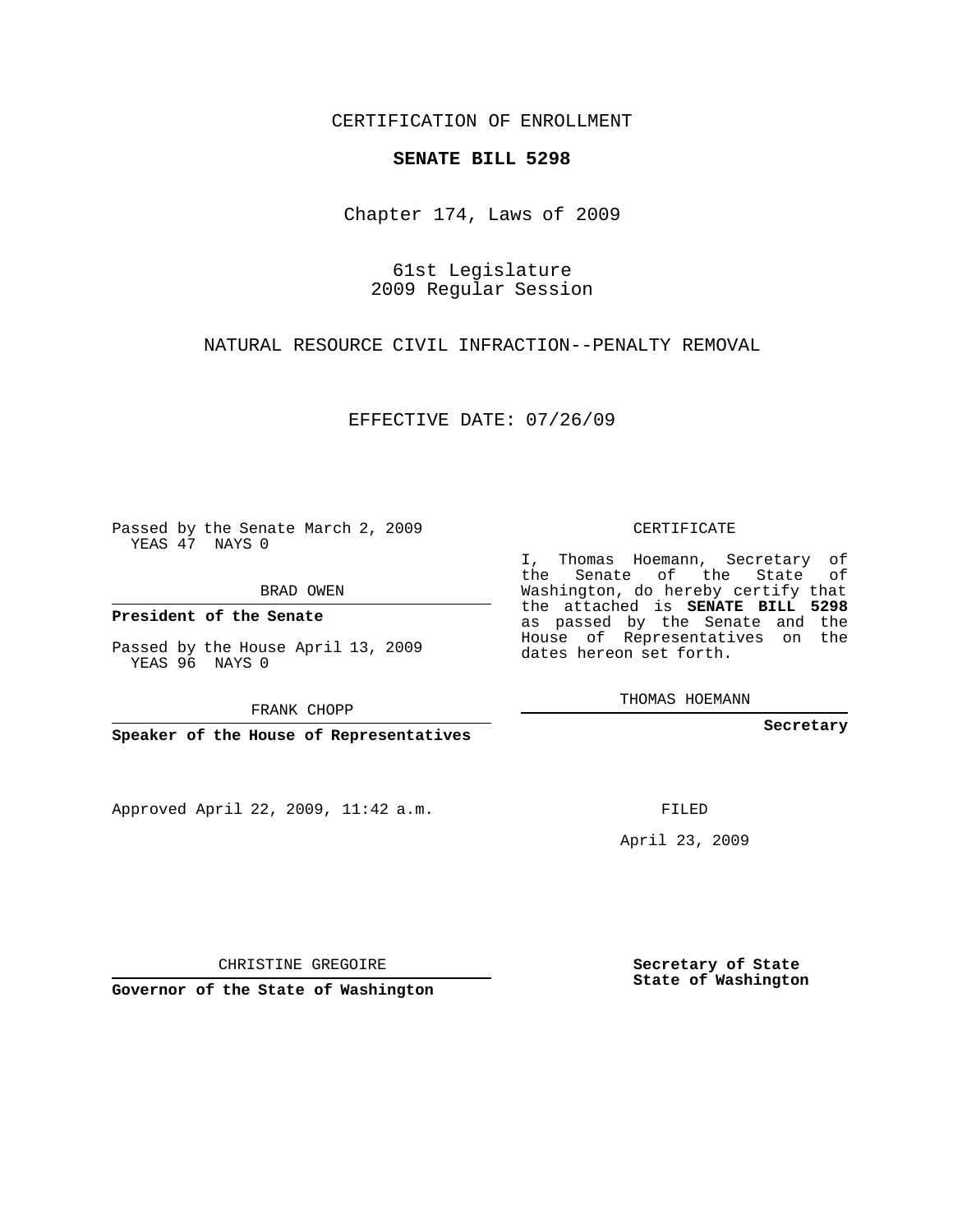## **SENATE BILL 5298** \_\_\_\_\_\_\_\_\_\_\_\_\_\_\_\_\_\_\_\_\_\_\_\_\_\_\_\_\_\_\_\_\_\_\_\_\_\_\_\_\_\_\_\_\_

\_\_\_\_\_\_\_\_\_\_\_\_\_\_\_\_\_\_\_\_\_\_\_\_\_\_\_\_\_\_\_\_\_\_\_\_\_\_\_\_\_\_\_\_\_

Passed Legislature - 2009 Regular Session

**State of Washington 61st Legislature 2009 Regular Session By** Senators Regala and Kline; by request of Parks and Recreation Commission

Read first time 01/20/09. Referred to Committee on Judiciary.

 AN ACT Relating to removing the penalty language from natural resource civil infractions; and amending RCW 7.84.030.

BE IT ENACTED BY THE LEGISLATURE OF THE STATE OF WASHINGTON:

 **Sec. 1.** RCW 7.84.030 and 2004 c 43 s 2 are each amended to read as follows:

 (1) An infraction proceeding is initiated by the issuance and service of a printed notice of infraction and filing of a printed or electronic copy of the notice of infraction.

 (2) A notice of infraction may be issued by a person authorized to enforce the provisions of the title or chapter in which the infraction is established when the infraction occurs in that person's presence.

 (3) A court may issue a notice of infraction if a person authorized to enforce the provisions of the title or chapter in which the infraction is established files with the court a written statement that the infraction was committed in that person's presence or that the officer has reason to believe an infraction was committed.

 (4) Service of a notice of infraction issued under subsection (2) or (3) of this section shall be as provided by court rule.